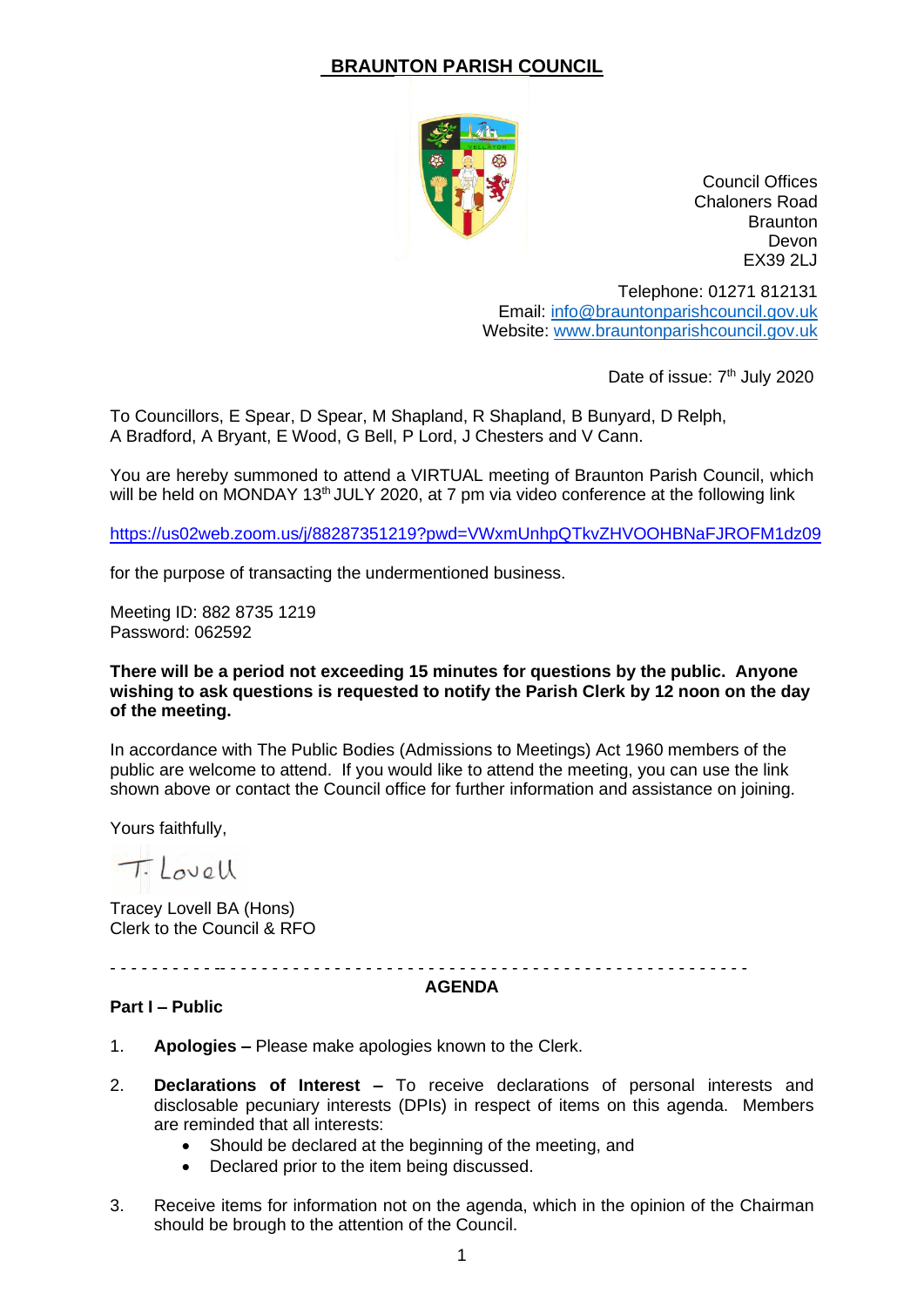4. **Public Participation Period –** Members of the public are permitted to make representations, ask questions and give evidence in respect of any item of business relating to the Parish Council. The period of time which is designated for public participation shall not exceed 15 minutes. Each member of the public is entitled to speak once only in respect of business and shall not speak for more than 3 minutes. A question asked by a member of the public during this period shall not require a response or debate at the meeting.

# 5. **Minutes –**

- a. Approve and sign Minutes of the Full Council meeting held on  $8<sup>th</sup>$  June 2020, attached.
- b. Approve and sign Minutes of the Additional Council meeting held on the  $22^{nd}$  June 2020, attached.
- c. Approve and sing Minutes of the Finance and Administration Committee meeting held on the 2<sup>nd</sup> July 2020, attached.
- 6. **Action Sheet** Note updated action sheet.

## **7. Police Report**

- a. Clerk to update following contact from the Devon and Cornwall Police's Diversity Officer.
- b. Update regarding Anti-social behaviour in the community.

## 8. **Reports from the Devon County Councillor**

## **9. Reports from North Devon Councillors**

- 10. **Planning –** North Devon Council the determining Authority, has asked for comments from this Parish Council on the following applications (click on the application number to view the Application):
	- (a) [71584](https://planning.northdevon.gov.uk/Planning/Display/71584) **Proposal:** Extension to dwelling **Location:** Willoway Barn, Fairlynch Lane, Braunton, Devon, EX33 1BT **Applicant:** Mr Copp
	- (b) [71612](https://planning.northdevon.gov.uk/Planning/Display/71612) **Proposal:** Reserviced matters application for landscaping and layout (outline planning permission 65991 – erection of one agricultural workers supervisory dwelling (all matters reserved)). **Location:** Gandies, Braunton, Devon, EX33 2NU **Applicant:** RW Avery and son
	- (c) [71637](https://planning.northdevon.gov.uk/Planning/Display/71637) **Proposal:** Demolition of garage together with extensions to dwelling including garage. **Location:** 16 Burrows Park, Braunton, Devon, EX33 1EU **Applicant:** Mr and Mrs Brookes
	- (d) [71614](https://planning.northdevon.gov.uk/Planning/Display/71614) **Proposal:** Variation of condition 2 (approved plans) attached to planning permission 70408 to allow for amended boundarys. **Location:** The White Cottage, Knowle, Braunton, Devon, EX33 2NA **Applicant:** Mr David Earner
	- (e) [71666](https://planning.northdevon.gov.uk/Planning/Display/71666) **Proposal:** Demolition of dwelling and erection of 2 new dwellings **Location:** 10 Pill Gardens, Braunton, Devon, EX33 2BE **Applicant:** Ms Vallance
	- (f) [71672](https://planning.northdevon.gov.uk/Planning/Display/71672) **Proposal:** Listed building consent for replacement of ground floor sash window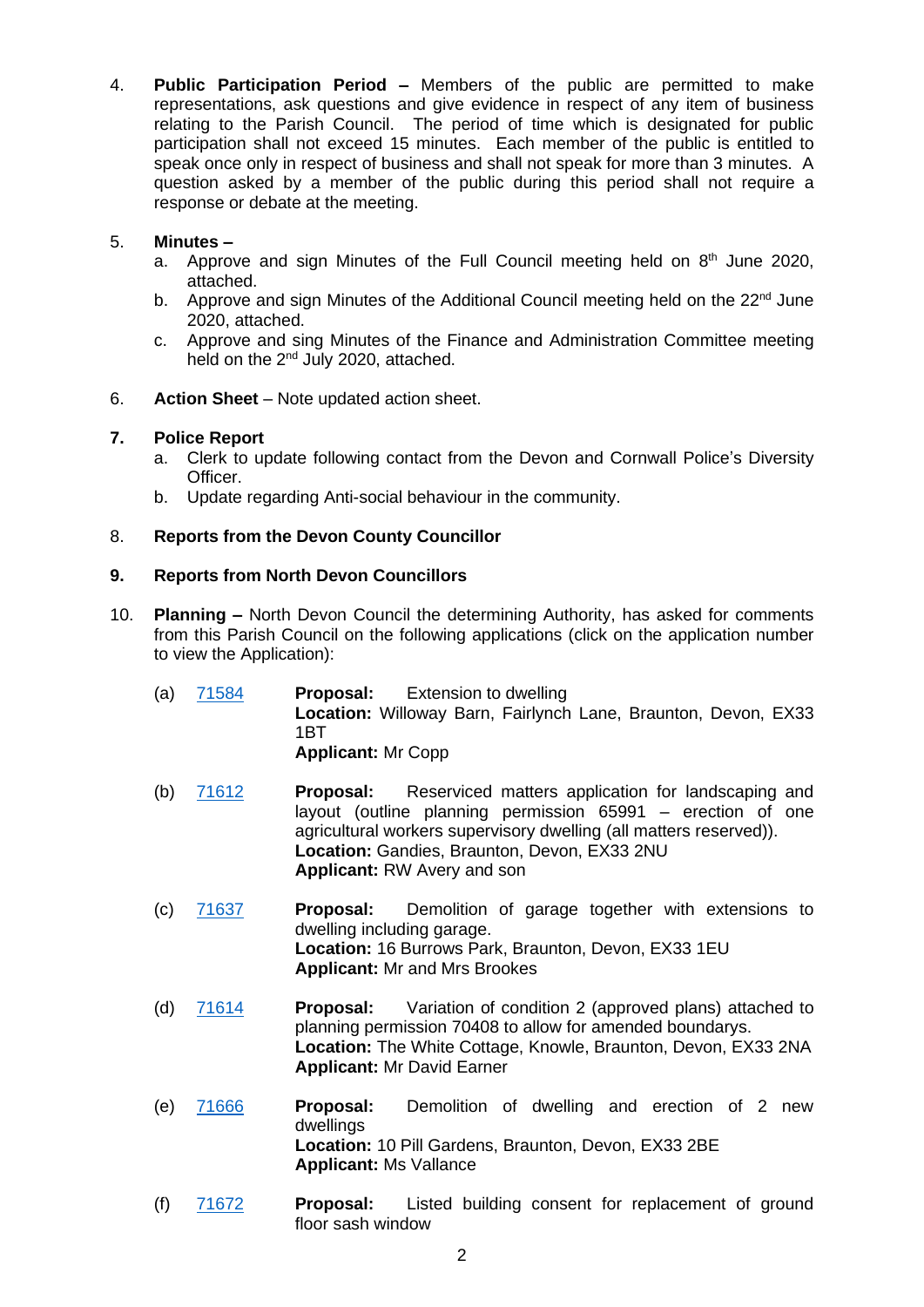**Location:** 4 Primrose Cottage, Silver Street, Braunton, Devon, EX33 2EN **Applicant:** Simon Packer

- (g) [71643](https://planning.northdevon.gov.uk/Planning/Display/71643) **Proposal:** Retrospective permission for the continued use of a livestock building **Location:** Fullabrook Farm, Fullabrook, Ilfracombe, Devon, EX34 8NJ **Applicant:** Samuel Tucker
- (h) [71644](https://planning.northdevon.gov.uk/Planning/Display/71644) **Proposal:** Retrospective permission for the continued use of a livestock building **Location:** Fullabrook Farm, Fullabrook, Ilfracombe, Devoon, EX34 8NJ **Applicant:** Samuel Tucker
- (i) [71710](https://planning.northdevon.gov.uk/Planning/Display/71710) **Proposal:** Retrospective application for an extension to dwelling. **Location:** North Lobb Bungalow, Lobb, Braunton, Devon, EX33 1JF **Applicant:** Mr J Dennis
- (j) [71694](https://planning.northdevon.gov.uk/Planning/Display/71694) **Proposal:** Extension to dwelling **Location:** 23 Dune View Road, Braunton, Devon, EX33 1BZ **Applicant:** Mr and Mrs Cook
- (k) [71715](https://planning.northdevon.gov.uk/Planning/Display/71715) **Proposal:** Single storey side extension, raised decking and internal alterations **Location:** 11 Shortacombe Drive, Braunton, Devon, EX33 1JD **Applicant:** Mr and Mrs Blott
- (l) [71705](https://planning.northdevon.gov.uk/Planning/Display/71705) **Proposal:** Extension to dwelling **Location:** 4 Barton Lane Close, Braunton, Devon, EX33 2AZ **Applicant:** Mike Henning
- (m) [60823](https://planning.northdevon.gov.uk/Planning/Display/60823) **Proposal:** Hybrid planning application: (A) full application for the access, scale & layout of site including raising of the ground levels, site access works & highway infrastructure to site, together with purpose built bat building. (B) outline application for 250 dwellings (Use Class C3). Space of up to 3000sqm employment (Use Class B1). Space of up to 250sqm (A1) gross floorspace; space of up to 2000sqm (A3). Gross floorspace; space of up to 250sqm (D1). Gross floorspace; space of up to 250sqm (D2). (C ) all the associated infrastructure including removal of any contamination, roads, footpaths, cycleway,drainage (including attenuation works), flood defence works, landscaping & appearance, public open space, utilities & vehicle parking & including demolition of buildings (amended scheme & supporting documents) **Location:** the Former Yelland Power Station **Applicant:** Yelland Quay Ltd

### **11. North Devon Council – Planning Decisions**

- 71460 **Proposal:** Construction of live work unit **Location:** The Stables, Saunton Road, Braunton, Devon, EX33 1HG **Applicant:** Peter Caswell **Decision:** APPROVED **Decision Date:** 26/06/2020
- 71440 **Proposal:** Variation of condition 1 (approved plans) planning